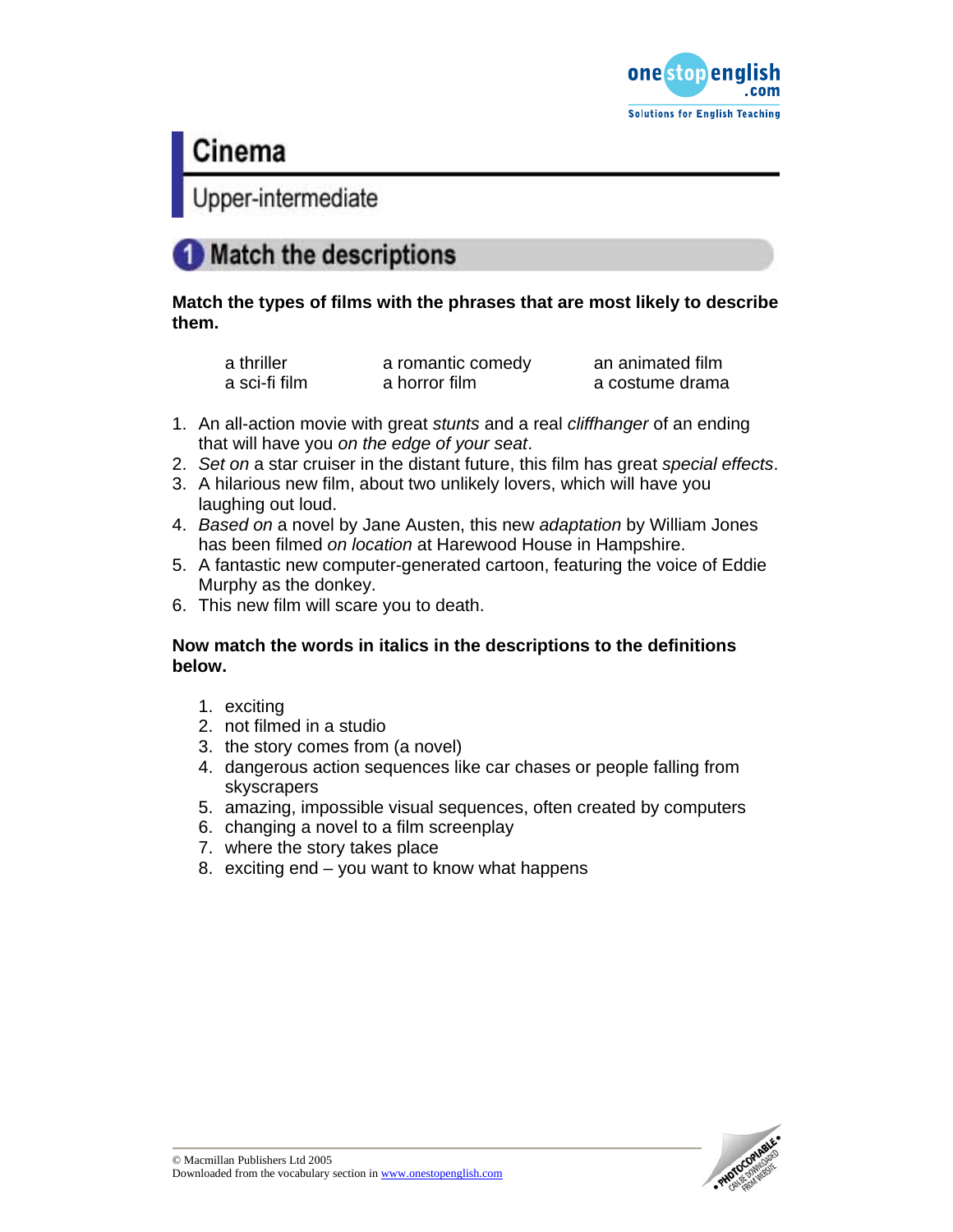



#### **Use the words below to answer the questions.**

the latest release the soundtrack a trailer the credits a multiplex the rushes the titles a screen test

- 1. What do you call the songs and background music to a film?
- 2. What do you call a big cinema with lots of screens?
- 3. What do you call the bit at the start of the film that tells you the name of the film, the actors and director? And what do you call the words on the screen at the end that tell you who played who, and who was the cameraman, set designer, etc.?
- 4. Which phrase means a new film?
- 5. Which word means a short film made to advertise a new film?
- 6. What do you call film before it is edited?
- 7. What do you call a short scene filmed to find out if the actor is good in a particular part?

**3** Vocabulary

#### **What is the difference between the following?**

- 1. A film and a movie
- 2. An art house film and a blockbuster
- 3. A co-star and an extra
- 4. A cameraman and a projectionist
- 5. The cinema and the pictures
- 6. The cast and casting
- *7. Action!* and *Cut!*



#### **When making a film, in which order do you do the things in the list?**

editing the film **filming** casting releasing the film writing the screenplay finding locations

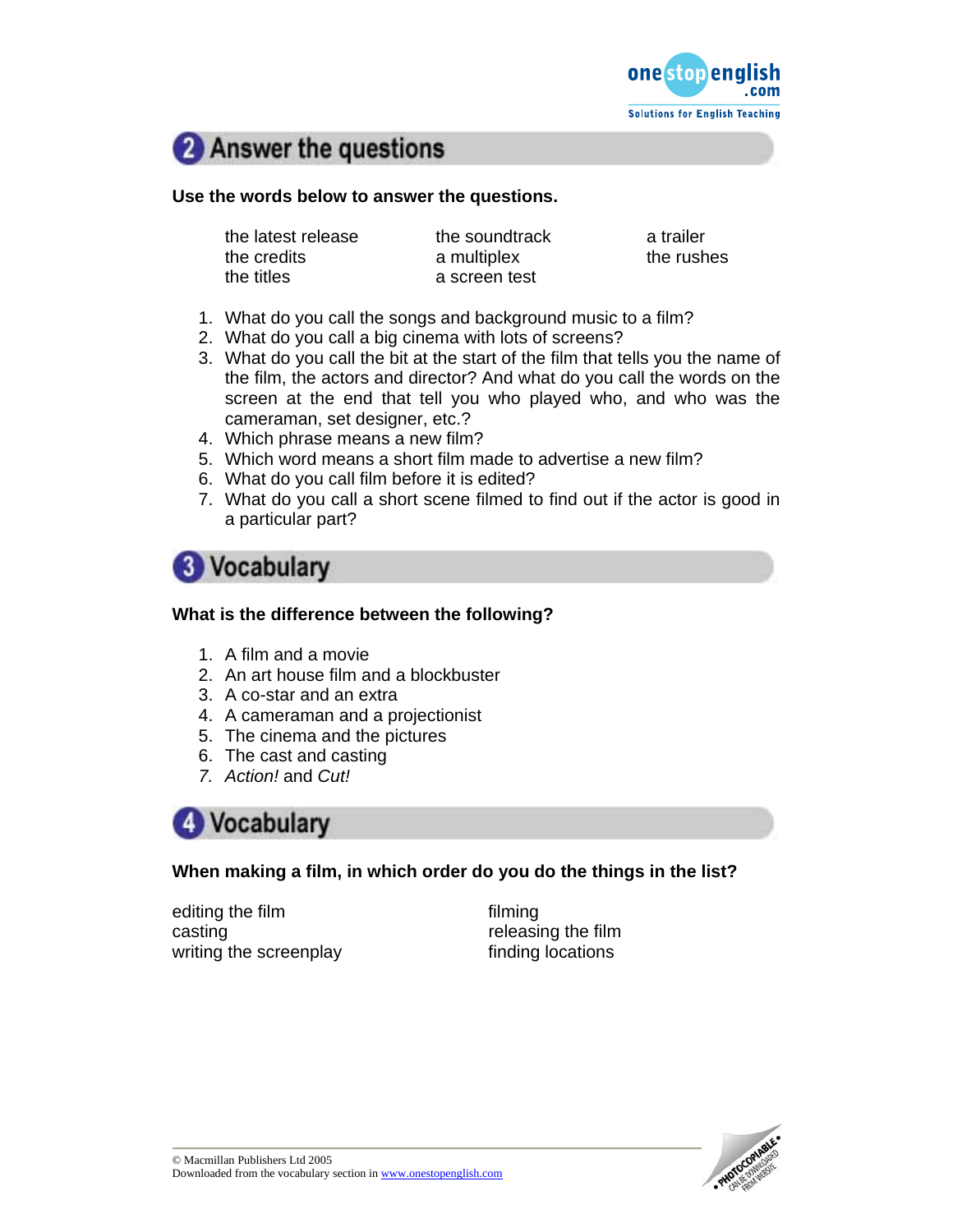



**Film reviews often use compound adjectives to describe films. Make compound adjectives by matching words in A with words in B.** 

| Example: | action-packed |  |
|----------|---------------|--|
| A        | в             |  |
| action   | moving        |  |
| slow     | packed        |  |
| spine    | warming       |  |
| breath   | fetched       |  |
| hard     | taking        |  |
| heart    | chilling      |  |
| far      | hitting       |  |
|          |               |  |

### **6** Complete the gaps

**Use compound adjectives from activity 5 to complete the film reviews below.** 

*Beautiful People* is a romantic melodrama. It lasts three hours, and has a \_\_\_\_\_\_\_\_\_\_\_plot, which gets a bit boring. However, the performance by Tim Franks in the central role will move you to

tears. It also has a \_\_\_\_\_\_\_\_\_message about how we should deal with AIDS.

*The Monster Movie* is both a comedy and a horror film. It has a storyline, which you just won't believe, but it also has some \_\_\_\_\_\_\_\_\_\_\_\_\_\_\_\_ stunts, which look really dangerous. It has a ending which is so scary you will cover your eyes.

## Speaking

#### **Think of a film that you have seen recently, and answer the questions**.

- 1. What was the name of the film?
- 2. What sort of film was it?
- 3. Who directed it? Who starred in it?
- 4. What was it based on?
- 5. Where was it set?
- 6. What was it about?
- 7. How would you describe the film, the performance of the actors, the stunts and special effects?
- 8. Would you recommend it? Why?

#### **Interview your partner about their film. Tell the class about your partner's film.**

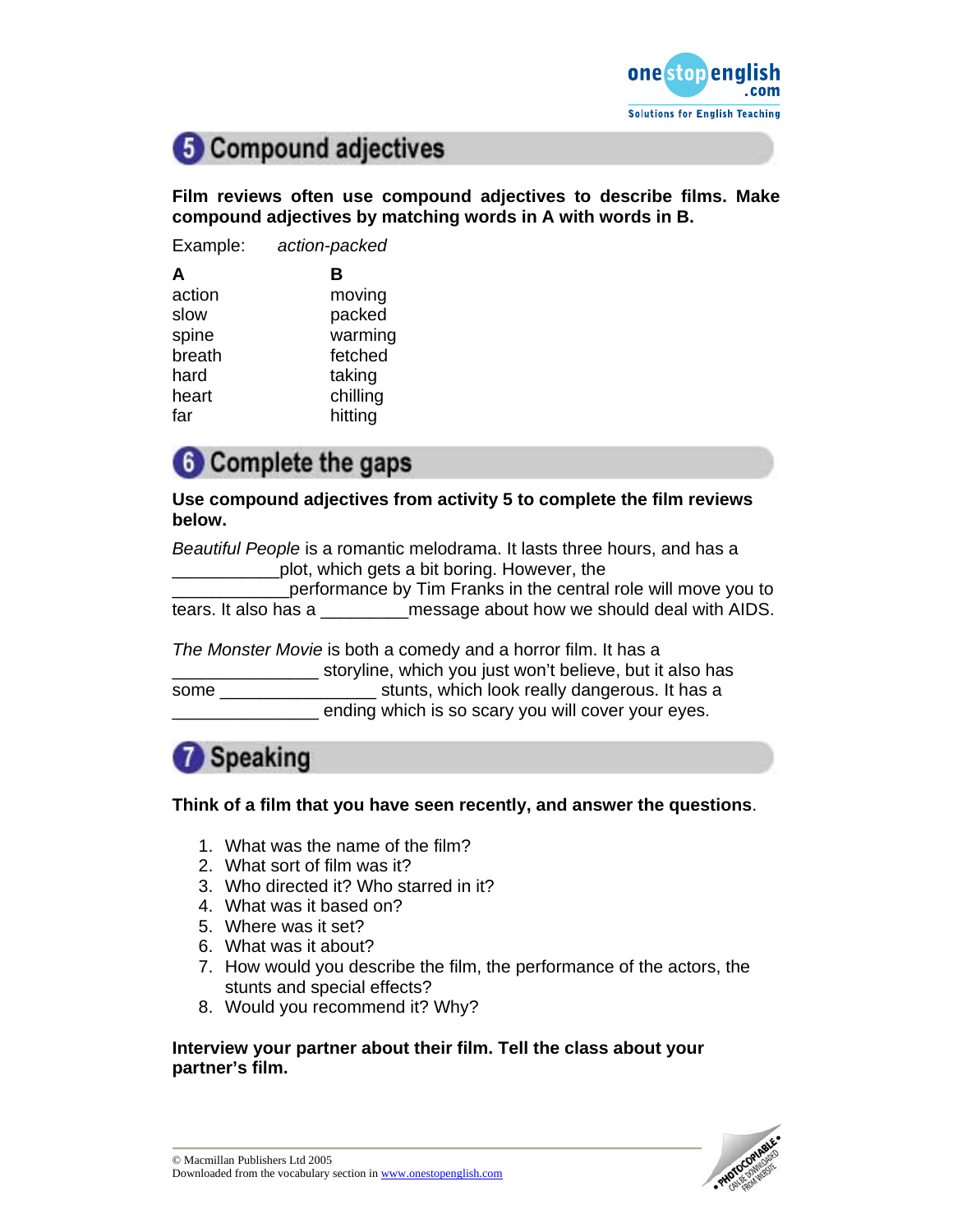



#### **Films Dictionary Quiz**

- 1. Name three places where you see *films*.
- 2. What is the difference between *a cartoon* and *an animated film*?
- 3. What does *captured on film* mean?
- 4. What does *filmic* mean?
- 5. What's a *film noir?*
- 6. If something is *filmy*, is it thin or thick?
- 7. What's *a roll of film*?
- 8. What's the difference between *a director* and *a producer*?
- 9. If something *films over*, what happens?
- 10. Complete the sentence: *it's a film about…*.
- 11. Find two meanings of *film* that have nothing to do with cinema and Hollywood.

*This activity was compiled using the Macmillan English Advanced Learner's Dictionary and CD Rom. To find out more about using dictionaries go to http://www.macmillandictionary.com .* 

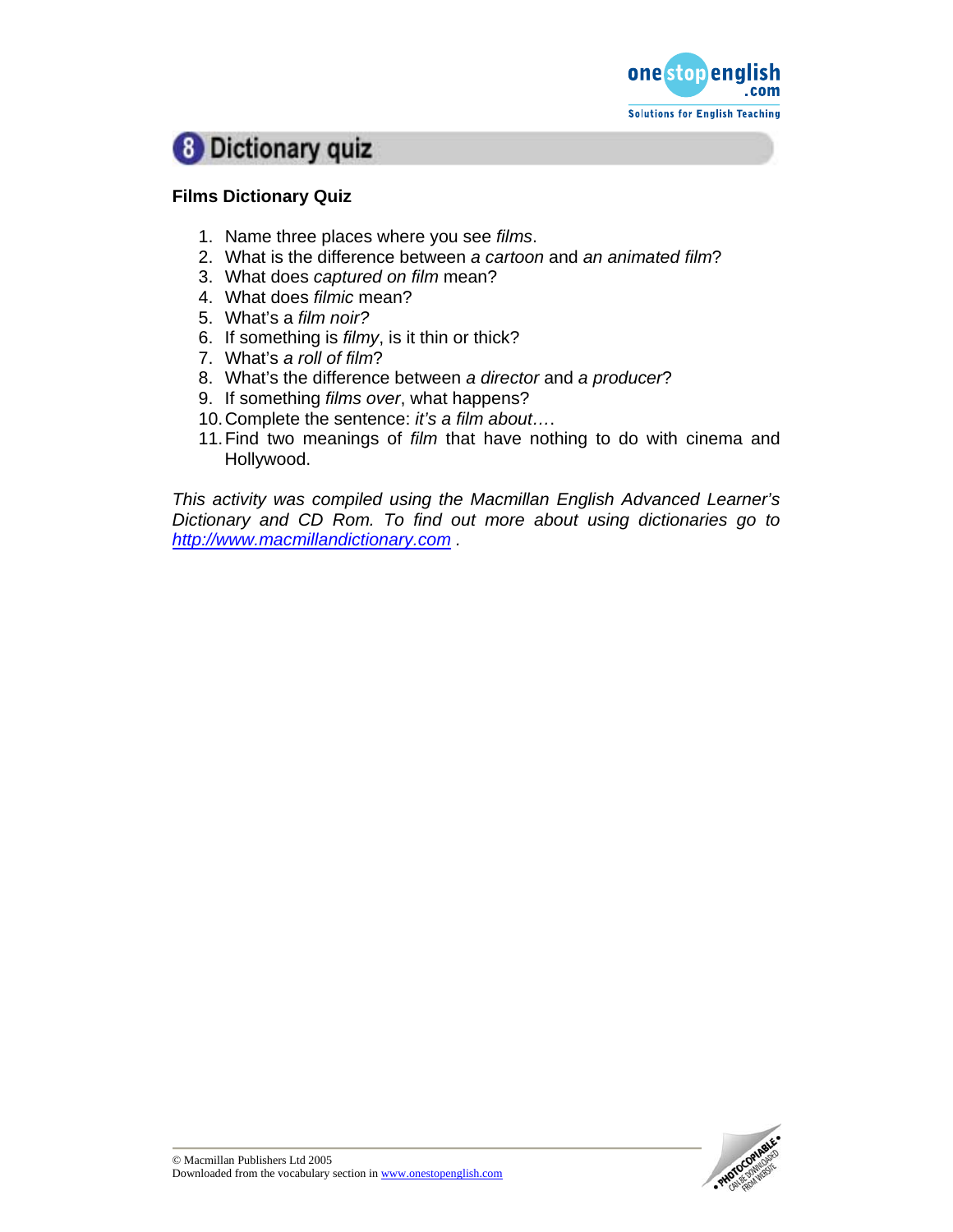

### **Teacher's notes – Cinema**

#### **1) Ask students in pairs to match the types of films with the phrases that are most likely to describe them.**

#### **Answers:**

| 1. a thriller      | 2. a sci-fi film    | 3. a romantic comedy |
|--------------------|---------------------|----------------------|
| 4. a costume drama | 5. an animated film | 6. a horror film     |

#### **Ask students in pairs to match the words in italics in the descriptions to the definitions.**

#### **Answers:**

| 1. on the edge of your seat | 2. on location     | 3. based on   |
|-----------------------------|--------------------|---------------|
| 4. stunts                   | 5. special effects | 6. adaptation |
| 7. set on                   | 8. cliffhanger     |               |

#### **2) Ask students in pairs to answer the questions.**

#### **Answers:**

| 1. the soundtrack     | 2. a multiplex | 3. the titles/the credits |
|-----------------------|----------------|---------------------------|
| 4. the latest release | 5. a trailer   | 6. the rushes             |
| 7. a screen test      |                |                           |

#### **3) Ask students in pairs to discuss the difference in meaning between the words.**

#### **Answers:**

1. A film is British English. A movie is American English.

2. An art house film is a low-budget, often non-Hollywood film. A blockbuster is a film with big stars that makes lots of money.

3. A co-star is an actor in a supporting role to the main star. An extra is a person who appears in crowd scenes in a film, and has no lines.

4. A cameraman controls the camera during filming. A projectionist is the person who loads the film and shows it in a cinema.

5. The cinema and the pictures mean the same. Pictures is a slightly oldfashioned word used in British English

6. The cast are the people in the film. Casting means finding actors to appear in films.

7. 'Action!' is what a director says to start filming. 'Cut!' is what he or she says to stop filming.

#### **4) Ask students in pairs to put the words in order.**

#### **Answers:**

writing the screenplay finding locations casting filming editing the film releasing the film